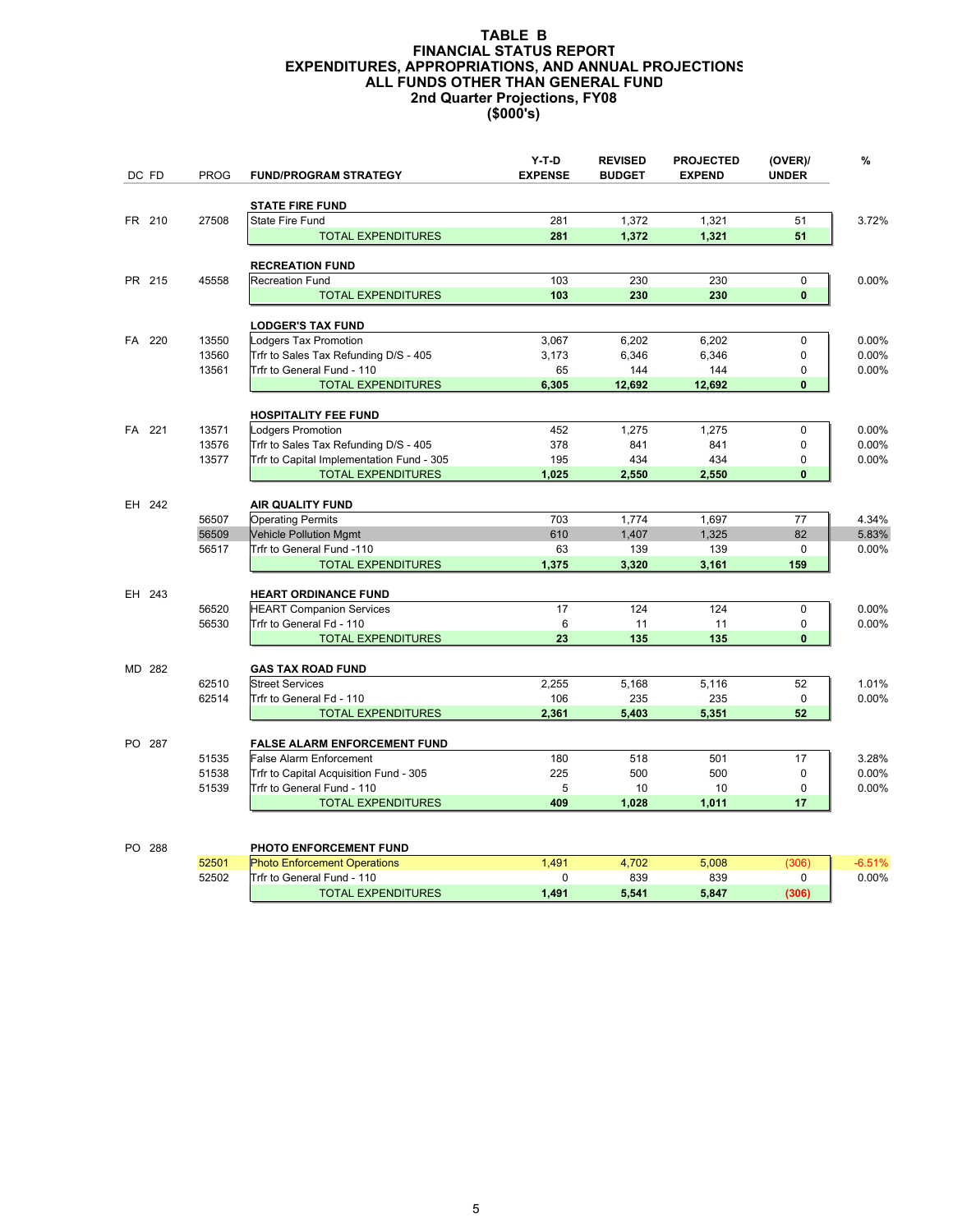## 2nd Quarter Projections, FY08 (\$000's) TABLE B FINANCIAL STATUS REPORT EXPENDITURES, APPROPRIATIONS, AND ANNUAL PROJECTIONS ALL FUNDS OTHER THAN GENERAL FUND

|        | DC FD  | <b>PROG</b>    | <b>FUND/PROGRAM STRATEGY</b>                                 | Y-T-D<br><b>EXPENSE</b> | <b>REVISED</b><br><b>BUDGET</b> | <b>PROJECTED</b><br><b>EXPEND</b> | (OVER)<br><b>UNDER</b> | %                 |
|--------|--------|----------------|--------------------------------------------------------------|-------------------------|---------------------------------|-----------------------------------|------------------------|-------------------|
|        | MD 290 |                | <b>CITY/CNTY BLDG OPER FUND</b>                              |                         |                                 |                                   |                        |                   |
|        |        | 26507          | City/County Bldg                                             | 1,040                   | 3,934                           | 3,859                             | 75                     | 1.91%             |
|        |        | 26510          | Trfr to General Fd - 110                                     | 39                      | 86                              | 86                                | $\mathbf 0$            | 0.00%             |
|        |        |                | <b>TOTAL EXPENDITURES</b>                                    | 1,079                   | 4,020                           | 3,945                             | 75                     |                   |
|        |        |                |                                                              |                         |                                 |                                   |                        |                   |
| MD 292 |        |                | PLAZA DEL SOL BLDG OPER FUND                                 |                         |                                 |                                   |                        |                   |
|        |        | 26590          | Plaza del Sol Building                                       | 342                     | 820                             | 815                               | 5                      | 0.61%             |
|        |        | 26595          | Trfr to Sales Tax Debt Srvc Fd                               | 257                     | 572                             | 572                               | 0<br>5                 | 0.00%             |
|        |        |                | <b>TOTAL EXPENDITURES</b>                                    | 599                     | 1,392                           | 1,387                             |                        |                   |
| AV 611 |        |                | <b>AVIATION OPERATING FUND</b>                               |                         |                                 |                                   |                        |                   |
|        |        | 11501          | <b>Aviation Operations</b>                                   | 1,802                   | 3,662                           | 3,550                             | 112                    | 3.06%             |
|        |        | 11502          | Trfr to Airport Cap and Deferred Maint                       | 7,641                   | 16,980                          | 16,980                            | $\mathbf 0$            | 0.00%             |
|        |        | 11504          | Trfr to General Fund                                         | 609                     | 1,354                           | 1,354                             | $\mathbf 0$            | 0.00%             |
|        |        | 11505          | Trfr to Airport Debt Srvc Fd                                 | 11,925                  | 26,500                          | 26,500                            | $\mathbf 0$            | 0.00%             |
|        |        | 11506          | Airport Operations, Maintenance, Security                    | 10,229                  | 25,148                          | 24,509                            | 639                    | 2.54%             |
|        |        |                | <b>TOTAL EXPENDITURES</b>                                    | 32,206                  | 73,644                          | 72,893                            | 751                    |                   |
|        | MD 641 |                | PARKING FAC OPER FUND                                        |                         |                                 |                                   |                        |                   |
|        |        | 64505          | <b>Parking Services</b>                                      | 1,527                   | 3,424                           | 3,405                             | 19                     | 0.55%             |
|        |        | 64517          | Trfr to General Fund                                         | 227                     | 505                             | 505                               | $\pmb{0}$              | 0.00%             |
|        |        | 64518          | Trfr to Debt Service                                         | 1,394                   | 3,097                           | 3,097                             | $\mathbf 0$            | 0.00%             |
|        |        |                | <b>TOTAL EXPENDITURES</b>                                    | 3,148                   | 7,026                           | 7,007                             | 19                     |                   |
|        |        |                |                                                              |                         |                                 |                                   |                        |                   |
|        | SW 651 |                | <b>REFUSE DISPOSAL OPER FUND</b>                             |                         |                                 |                                   |                        |                   |
|        |        | 54501<br>54502 | <b>Collections</b>                                           | 9,215                   | 16,685                          | 19,324                            | (2,639)<br>22          | $-15.82%$         |
|        |        | 54503          | Disposal                                                     | 2,834                   | 6,249                           | 6,227                             |                        | 0.35%<br>$-3.60%$ |
|        |        | 54504          | <b>Administrative Services</b><br>Recycling                  | 3,460<br>1,592          | 7,142<br>3,576                  | 7,399<br>3,405                    | (257)<br>171           | 4.78%             |
|        |        | 54505          | <b>Clean City Section</b>                                    | 2,747                   | 5,539                           | 5,754                             | (215)                  | $-3.88%$          |
|        |        | 54516          | Trfr to General Fd - 110                                     | 1,859                   | 4,130                           | 4,130                             | 0                      | 0.00%             |
|        |        | 54525          | Trfr to Refuse D/S Fd - 655                                  | 2,285                   | 5,078                           | 5,078                             | $\Omega$               | 0.00%             |
|        |        | 54533          | Trfr to Refuse Capital Fd - 653                              | 2,098                   | 4,663                           | 4,663                             | 0                      | $0.00\%$          |
|        |        | 54534          | Trfr to Joint W/S Fd - 621                                   | 427                     | 949                             | 949                               | 0                      | 0.00%             |
|        |        |                | <b>TOTAL EXPENDITURES</b>                                    | 26,517                  | 54,011                          | 56,929                            | (2,918)                |                   |
|        |        |                |                                                              |                         |                                 |                                   |                        |                   |
|        | TR 661 | 57504          | <b>TRANSIT OPER FUND</b><br><b>Special Events</b>            | 159                     | 252                             | 417                               | (165)                  | $-65.48%$         |
|        |        | 57507          | Trfr to General Fd - 110                                     | 410                     | 2,342                           | 2,342                             | $\mathbf 0$            | 0.00%             |
|        |        | 57508          | Strategic Support                                            | 1,487                   | 3,744                           | 3,226                             | 518                    | 13.84%            |
|        |        | 57514          | <b>ABQ Ride</b>                                              | 12,503                  | 27,456                          | 28,060                            | (604)                  | $-2.20%$          |
|        |        | 57520          | Trfr to Transit Grant fund - 663                             | 256                     | 381                             | 381                               | $\mathbf 0$            | 0.00%             |
|        |        | 57550          | Paratransit                                                  | 2,436                   | 5,612                           | 5,466                             | 146                    | 2.60%             |
|        |        | 57565          | <b>Facility Maintenance</b>                                  | 784                     | 1,576                           | 1,698                             | (122)                  | $-7.74%$          |
|        |        |                | <b>TOTAL EXPENDITURES</b>                                    | 18,034                  | 41,363                          | 41,590                            | (227)                  |                   |
|        |        |                |                                                              |                         |                                 |                                   |                        |                   |
|        | PR 681 |                | <b>GOLF OPER FUND</b>                                        |                         |                                 |                                   |                        |                   |
|        |        | 44501          | Affordable and Quality Golf                                  | 1,766                   | 3,603                           | 3,679                             | (76)                   | $-2.11%$          |
|        |        | 44502          | Trfr to General Fd - 110                                     | 242                     | 538<br>344                      | 538<br>344                        | 0<br>$\Omega$          | 0.00%             |
|        |        | 44503          | Trfr to Golf Debt Service - 685<br><b>TOTAL EXPENDITURES</b> | 155<br>2,163            | 4,485                           | 4,561                             | (76)                   | 0.00%             |
|        |        |                |                                                              |                         |                                 |                                   |                        |                   |